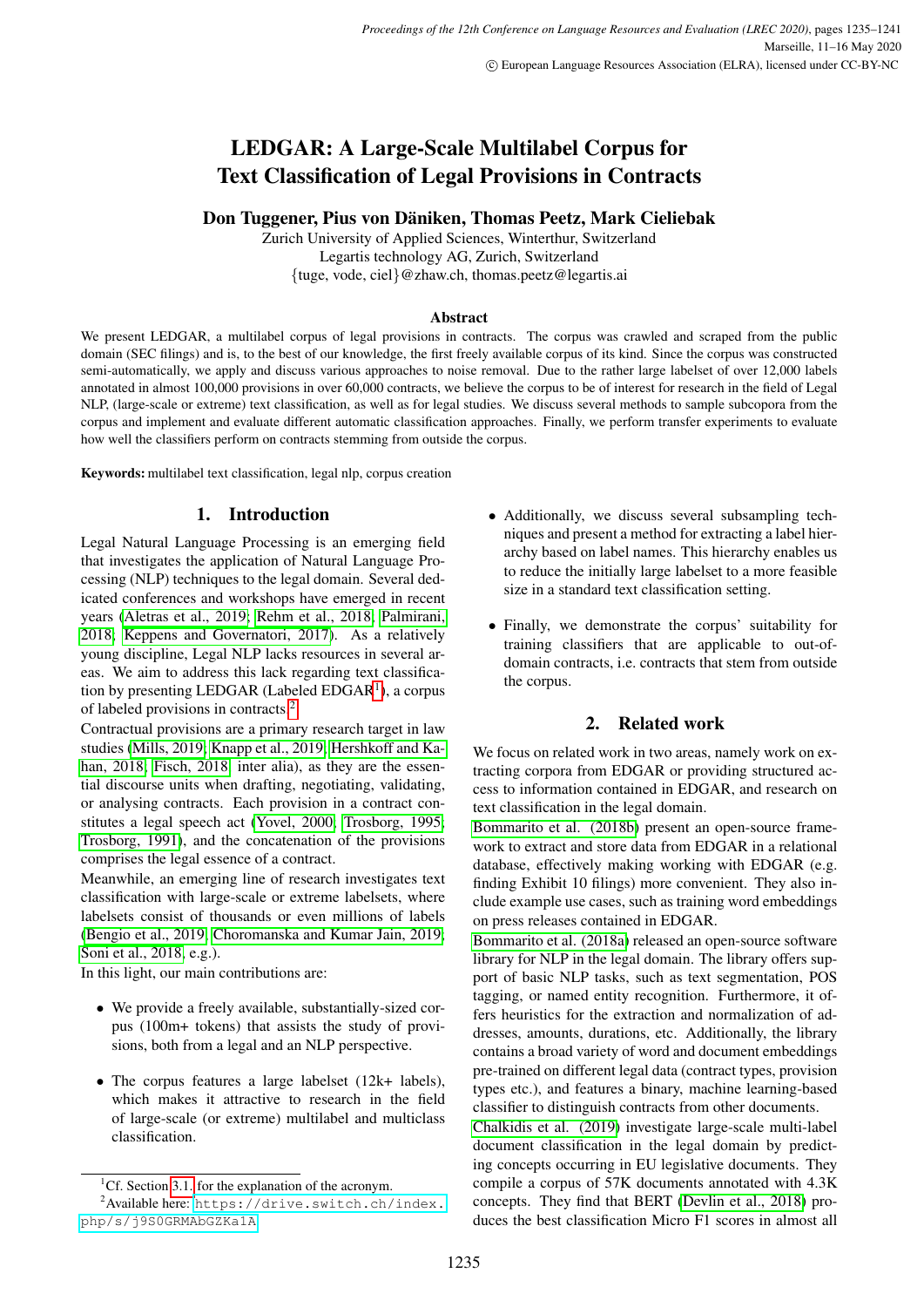B. Headings. Section and Subsection headings in this Amendment are included herein for convenience of reference only and shall not constitute a part of this Amendment for any other purpose or be given any substantive effect.

#### Applicable Law. THIS AMENDMENT AND THE RIGHTS AND OBLIGATIONS OF THE PARTIES HEREUNDER SHALL BE GOVERNED BY, AND SHALL BE CONSTRUED AND ENFORCED IN ACCORDANCE WITH, THE LAWS OF THE STATE OF **NEW YORK.**

D. Counterparts. This Amendment may be executed in any number of counterparts (and by different parties hereto in separate counterparts), each of which when so executed and delivered shall constitute an original, but all such counterparts together shall constitute but one and the same instrument; signature pages may be detached from multiple separate counterparts and attached to a single counterpart so that all signature pages are physically attached to the same document. Delivery of an executed counterpart by facsimile or other electronic transmission (e.g., "pdf" or "tif") shall be effective as delivery of a manually executed counterpart of this Amendment.

E. Binding Effect. The execution and delivery of this Amendment by any Lender shall be binding upon each of its successors and assigns (including assignees of its Loans in whole or in part prior to the effectiveness hereof).

F. Waiver of Jury Trial. Each of the parties hereto irrevocably waives trial by jury in any action or proceeding with respect to this Amendment or any other Credit Document

<span id="page-1-3"></span>Figure 1: Excerpt from an Exhbit-10 material contract ([https://www.sec.gov/Archives/edgar/data/](https://www.sec.gov/Archives/edgar/data/0001171825/000119312519044328/d691151dex101.htm) [0001171825/000119312519044328/d691151dex101.htm](https://www.sec.gov/Archives/edgar/data/0001171825/000119312519044328/d691151dex101.htm)) showing different markup of potential labels (underlined and in bold) and the accompanying provisions.

settings in comparison to Logistic Regression and several neural classifiers.

[Waltl et al. \(2019\)](#page-6-18) explore automatic classification of semantic types of legal norms in German laws. They identify, label, and classify nine functional categories (e.g. *duty, prohibition, permission*) in sentences in the German tenancy law. They transform the texts into TF-IDF representations and found that an SVM classifier performed best in their setting. [Waltl et al. \(2017\)](#page-6-19) also explore a combination of rule-based classification with active machine learning on this data. [Glaser et al. \(2018\)](#page-6-20) follow up on this work and explore whether these annotated data are suitable to train classifiers that predict functional categories in rental agreements in a series of experiments similar to ours.

To the best of our knowledge, no prior work is available on provision classification in contracts or on corpora containing provisions labeled in a topical (i.e. not functional) sense.

## 3. Data

We first describe the data source of our corpus and then outline the extraction of the labeled provisions.

## <span id="page-1-0"></span>3.1. Data Source

Our corpus is comprised of contracts crawled from the website of the U.S. Securities and Exchange Commission  $(SEC).<sup>3</sup>$  $(SEC).<sup>3</sup>$  $(SEC).<sup>3</sup>$  The SEC's main mission is to establish transparency of business activities, with the goal of providing investors more security regarding the companies that they invest in. The SEC website hosts a service called EDGAR (Electronic Data Gathering, Analysis, and Retrieval system). Domestic and foreign companies conducting business in the U.S.A. are required to file regular reports to the SEC through EDGAR. Reports are filed based on a list of forms that correspond to certain filing types. While EDGAR features over 150 forms, we targeted filings that contain material contracts (called Exhibit-10), such as agreements (e.g. shareholder/employment/non-disclosure agreements), because a) material contracts include provision types (such as *governing law*) which occur in a broad variety of contracts, and b) these filings offer the opportunity to automatically obtain labels.[4](#page-1-2)

## 3.2. Crawling and Scraping

We crawled all Exhibit-10 contracts from (including) 2016 to 2019, which yields an initial set of 117,578 contracts from which we heuristically scraped labeled provisions. While not all Exhibit-10 filings follow a standardized HTML markup format, we observed regularities in marking up the names of provisions, as shown in Figure [1.](#page-1-3) That is, provisions are often prepended with the name of their type, and this type is often displayed in special formatting, such as bold-face or underline, followed by a sentence delimiter, such as a dot or colon. We identified two frequent markup strategies for the provision types (i.e. using either  $\langle u \rangle$  or  $\langle$  font  $\rangle$  tags) and heuristically scanned the beginning of paragraphs (identified by  $\langle p \rangle$  or  $\langle \text{div} \rangle$  tags) in contracts for occurrences of the pattern:

underlined and/or bold text + delimiter + differently formatted text

We then treated the specially formatted text as the (potential) label, and the non-formatted text as the (potential) pro-vision text.<sup>[5](#page-1-4)</sup>

To cope with noisy extractions, we applied several filters during the scraping process (e.g. minimum and maximum length of each element in the pattern; first character in text elements must be uppercase; texts cannot consist of stopwords only; labels cannot end in stopwords, etc.). $6$  The

<span id="page-1-1"></span><sup>3</sup><https://www.sec.gov/>

<span id="page-1-2"></span><sup>4</sup>Navigating EDGAR to extract Exhibit-10 filings is a nontrivial task. Our approach is outlined in the codebase that accompanies this paper. A guide to EDGAR can be found under the following URL: [https://www.sec.gov/oiea/](https://www.sec.gov/oiea/Article/edgarguide.html) [Article/edgarguide.html](https://www.sec.gov/oiea/Article/edgarguide.html).

<span id="page-1-4"></span><sup>&</sup>lt;sup>5</sup>We noted that some provisions feature multiple labels, delimited by a semicolon or a slash. We split such labels into multilabels.

<span id="page-1-5"></span><sup>6</sup> For the complete set of filters we refer readers to the codebase released with this paper.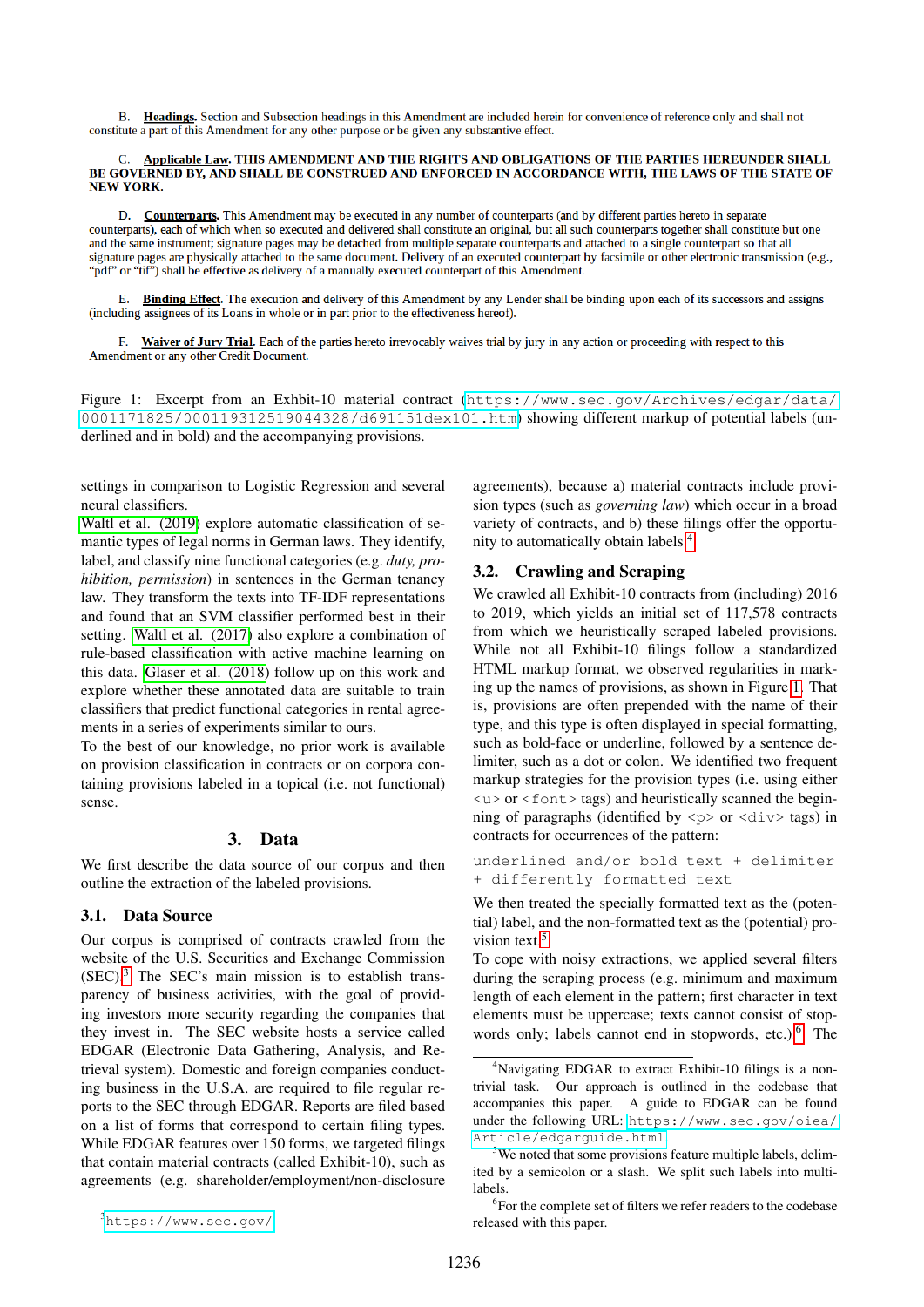|                             | # contracts | # provisions | % with multilabels | $#$ labels |
|-----------------------------|-------------|--------------|--------------------|------------|
| Initial scrape              | 72,605      | 1,850,284    | 5.96 $%$           | 183,622    |
| De-duplicate provisions     | 63,794      | 1,081,177    | 6.32 $%$           | 182,328    |
| Split labels                | 63,794      | 1,081,177    | 16.69%             | 166,063    |
| Merge sg/pl label forms     | 63,794      | 1,081,177    | 16.69%             | 158,842    |
| Remove low-frequency labels | 61,456      | 908,465      | 17.39%             | 21,003     |
| Remove outlier labels       | 60,540      | 846,274      | 16.44 $%$          | 12,608     |

<span id="page-2-1"></span>Table 1: Impact of provision and label filtering on corpus statistics.

scraping process yielded 1,850,284 labeled provisions in 72,605 contracts and a labelset of size 183,622.

#### 3.3. Data cleanup

We applied several heuristic filters to improve the quality of the extracted data. First, we de-duplicated the provision texts, which reduced the number of provisions from 1,850,284 to 1,081,177. To "sanitize" the labels, we applied the following filters:

Split labels: We found that labels that denote multilabels are sometimes connected by *and* (*Ratification and Acknowledgements*), a comma (*Severability, Modification of Covenants*), or by an ampersand (*Facsimile & Electronic Signatures*). In contrast to semicolons and slashes, we found these delimiters to be ambiguous.<sup>[7](#page-2-0)</sup> If such delimiters occurred, we split the label and verified whether its constituents had been observed as single labels. If so, we assigned the constituents as individual labels, turning the initial label into a multilabel.

Merging singular and plural forms: We merged plural and singular forms of labels by finding all labels ending in *-s* and checking whether a version of the label without the ending *-s* exists in the labelset, e.g. *waiver*  $\rightarrow$  *waivers*. We then merged the singular form label into the plural form.

Pruning labels based on document distribution: Given the relatively large number of documents, we deemed labels idiosyncratic to specific subsets if they occurred in less than five contracts and removed them. We then calculated the distribution of labels over documents with the aim to identify labels that occur in a wide variety of contracts. Our guiding assumption was that labels with a narrow distribution are also idiosyncratic to specific contracts. Clearly, not all labels are similarly frequent. We assumed a linear, monotonic relationship between the frequency of a label and the number of contracts it occurs in. Hence, we applied a linear regression on the frequency of the labels and their document counts to identify outliers. Specifically, for the i-th label, we measured the difference between the predicted label document frequency  $\bar{l}d\bar{f}_i$  and the observed label document frequency  $ldf_i$ , normalized by  $ldf_i$  to allow for more variance in frequent labels:

$$
dist(ldf_i, \widehat{ldf_i}) = \frac{\widehat{ldf_i} - ldf_i}{ldf_i} \tag{1}
$$

Finally, we measured the standard deviation of the distances, and regarded all labels with a negative distance above the standard deviation as outliers. Among the labels deemed outliers by our method are e.g. *New mezzanine loan option*, *Resignation as issuing lender after assignment*, and *Performance of obligations of parent*.

The impact of the provision and label filters on the corpus statistics are shown in Table [1.](#page-2-1) As a result, 12,608 labels and 846,274 provisions remain after filtering. This is still a comparably large labelset for text classification with a biased label distribution. We show the impact of enforcing minimum count thresholds on the labels on the corpus statistics in Table [2.](#page-2-2) However, we do not set a threshold for the corpus release, but leave it to practitioners to set their own, or select a subset of labels that they deem relevant. We discuss several subsampling techniques in Section [4.](#page-3-0)

| min. freq. | #contracts | #prov.  | #labels | multi  |
|------------|------------|---------|---------|--------|
| 10         | 60,297     | 831,283 | 10,485  | 16.44% |
| 50         | 58,437     | 695,218 | 2,677   | 16.41% |
| 100        | 57,118     | 625,519 | 1,442   | 16.13% |
| 500        | 53,012     | 429,771 | 309     | 15.01% |
| 1,000      | 49,922     | 319,334 | 130     | 15.80% |
| 5,000      | 37,151     | 123,419 | 16      | 14.45% |
| 10,000     | 30,285     | 62,701  | 5       | 2.88%  |

<span id="page-2-2"></span>Table 2: Corpus statistics (number of labels, provisions, contracts, and percentage of provisions with multilabels) for different label frequency thresholds.

The token and provision statistics of the corpus after the final filtering step are given in Table  $3<sup>8</sup>$  $3<sup>8</sup>$  $3<sup>8</sup>$ . The corpus contains a substantial amount of tokens suited for e.g. training word embeddings. We also see that the standard deviations for the average of tokens per provision and provisions per contract are quite high, which indicates that there is variety in the corpus.

| Quantity                     | amount (std. dev.) |
|------------------------------|--------------------|
| No. of tokens                | 104,990,418        |
| Vocabulary size              | 52,098             |
| Avg. tokens per provision    | 124 (104)          |
| Avg. provisions per contract | 13 (20)            |

<span id="page-2-3"></span>Table 3: Token and provision statistics of the cleaned corpus.

We release the corpus as a JSONL file, where each line consists of a JSON object that holds the attributes

<span id="page-2-0"></span><sup>7</sup> For example, in the label *Rights of the successor and retiring agent*, *and* is not a connector of two individual labels, while in e.g. *Consideration and Payment* it is.

<span id="page-2-4"></span><sup>&</sup>lt;sup>8</sup>Note that these statistics only apply to provisions for which we were able to extract labels, other text passages of the contracts are omitted in our scraping.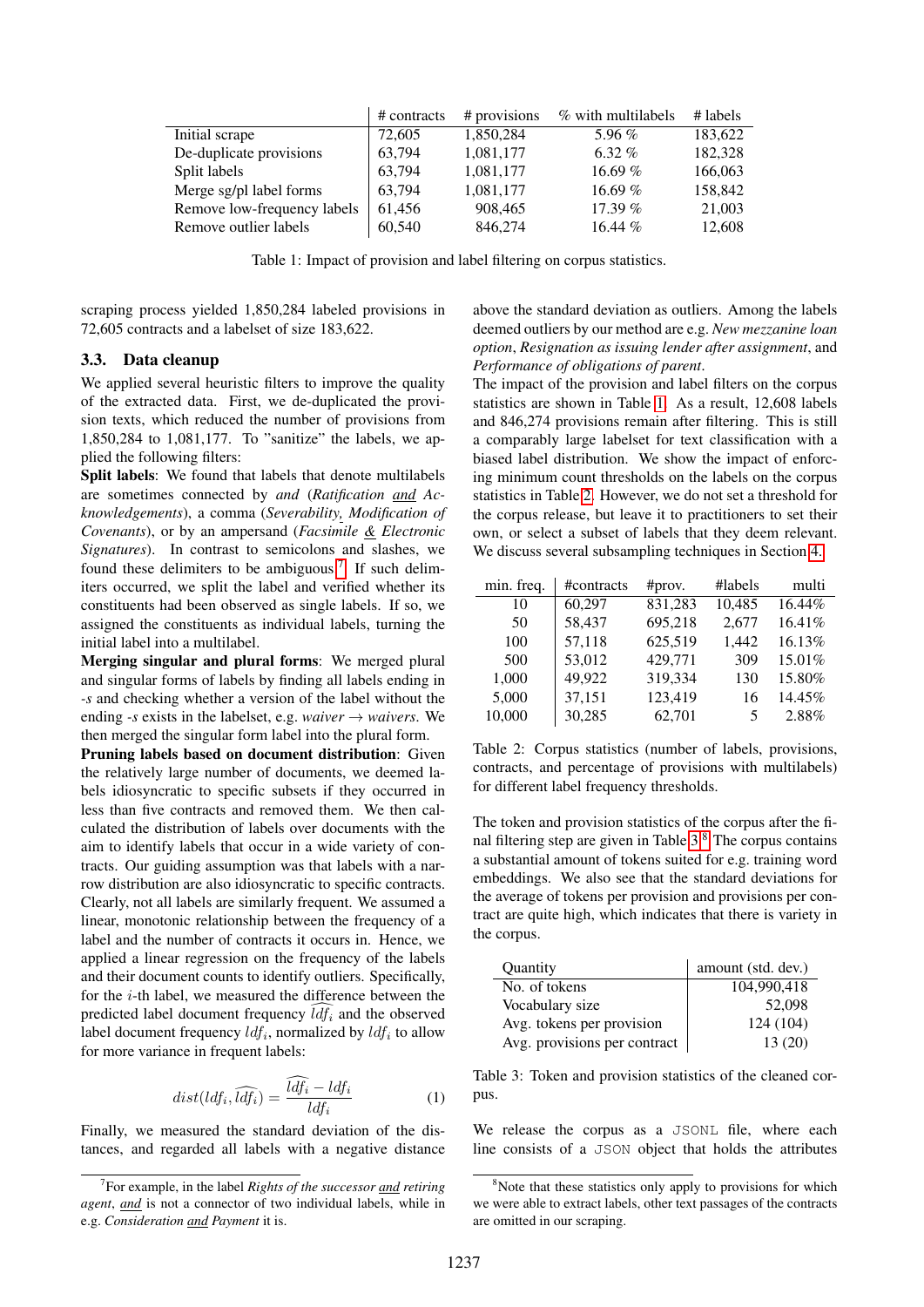provision, which contains the provision text, label, which holds the extracted labels, and source, which gives the relative path to the contract from which the provision was extracted.<sup>[9](#page-3-1)</sup> Additionally, we release the codebase used for creating the corpus, as well as for running the classifi-cation experiments in the following sections.<sup>[10](#page-3-2)</sup>

## <span id="page-3-5"></span>3.4. Label hierarchy extraction and label decomposition

A potential means to handle the large labelset in the corpus is to infer a hierarchy of the labels and then predict labels that subsume other labels. We noted that the length of the label names (as measured by number of tokens in the name) seemed to correlate (negatively) with the label frequencies, i.e., labels with longer names tend to be more sparse.

We assumed that the labelset features a latent hierarchy, where longer label names can be considered parents of shorter ones (e.g. *compliance with environmental laws* → *compliance*, *environmental laws*). Hence, we extracted a directed acyclic graph from the labelset, where nodes denote labels, and edges denote subsumption. That is, longer label names point to shorter ones that include consecutive token sequences from the longer label name.

This graph enabled us to decompose (long) label names into multiple shorter labels, i.e. multilabels. Figure [2](#page-3-3) shows an excerpt from the label graph, i.e. the label *Adjustment upon subdivision of combination of share of common stock* and how it is decomposed into intermediary and leave nodes. We will explore the use of the graph for labelset manipulation in the next section.



<span id="page-3-3"></span>Figure 2: Example of label decomposition.

## 4. Provision classification

<span id="page-3-0"></span>Our corpus of labeled provisions retains all provisions that are left after our cleaning effort. Here, we explore automatic provision classification on four different labelset subsets to verify the suitability of the data for training provision classifiers.

#### 4.1. Data selection

We create the following four data subsets to evaluate automatic provision classification:

Prototypical (*proto*): We calculate the average number of provisions that a contract contains in our corpus, i.e. 13, and select the 13 most common labels based on frequency. This yields 110,156 provisions (12.50% with multilabels) and gives us an approximation of a standard provision inventory in a contract. $11$ 

<span id="page-3-2"></span><sup>10</sup>[https://github.zhaw.ch/tuge/LEDGAR\\_](https://github.zhaw.ch/tuge/LEDGAR_provision_classification) [provision\\_classification](https://github.zhaw.ch/tuge/LEDGAR_provision_classification)

<span id="page-3-4"></span> $<sup>11</sup>$ The list of labels is shown in the Appendix.</sup>

Frequency at least 100 (*freq100*): We select all provisions with a frequency of at least 100 in the data. This yields 1,442 labels and 625,519 provisions (16.13% with multilabels).

Projection to leaf labels (*leaves*): We decompose all labels into the leaf labels using the label graph introduced in Section [3.4.](#page-3-5) The provision count remains unchanged (832,513), while we obtain 945 leaf labels. Here, we obtain a high rate of multilabels due to the decomposition of labels (59.19% with multilabels).

NDA provisions (*NDA*): Finally, we let a lawyer select provisions that typically occur in non-disclosure agreements (NDAs). We select NDA provisions, because we will evaluate the NDA provision classifier on proprietary data stemming from outside our corpus to evaluate the broader applicability of the labeled EDGAR provisions. This yields 46 labels and 110,082 provisions  $(8.30\%$  with multilabels).<sup>[12](#page-3-6)</sup> For all data subsets, we perform a random 70%-10%-20% split to obtain training, development, and test set, respectively.

#### 4.2. Classifier selection

For classification, we compare the following approaches: Label name. Like [Chalkidis et al. \(2019\)](#page-6-16), we observed that for some provisions, the label name occurs in the provision itself. Thus, we check a provision for all label names and apply all labels whose names we find.

LogReg. We transform the texts into their unigram TFIDF representations and train one logistic regression classifier per label.

BoW+MLP. This approach uses neural embeddings by fasttext [\(Joulin et al., 2018;](#page-6-21) [Bojanowski et al., 2017\)](#page-6-22) as word representations. We represent provisions as bag-of-words (BoW). The embeddings are then fed into two-layered multilayer perceptron (MLP) for classification (with sigmoid as the last activation function to produce output suited for multilabel classification). To derive fixedlength sentence representations suited for classification, we compare two different aggregation methods:

- Basic averaging (BoW+MLP): We average each dimension of the token embeddings.
- BoW+MLP+Attn: Before averaging the token embeddings, we feed them through an attention layer [\(Yang et al., 2016\)](#page-6-23) which assigns each embedding a weight regarding its usefulness for classification. The weighted sum of the embeddings then serves as the classifier input.

DistilBERT. We fine-tune DistilBERT [\(Sanh et al., 2019\)](#page-6-24), a distilled version of BERT [\(Devlin et al., 2018\)](#page-6-17) and use its [CLS] token as the classifier input. We use the reference implementation of DistilBERT and the associated classification fine-tuning script from Huggingface's "Transformers" Library [\(Wolf et al., 2019\)](#page-6-25) and modify it for multi-label classification (by replacing the softmax with the sigmoid activation).

<span id="page-3-1"></span><sup>9</sup>[https://drive.switch.ch/index.php/s/](https://drive.switch.ch/index.php/s/j9S0GRMAbGZKa1A) [j9S0GRMAbGZKa1A](https://drive.switch.ch/index.php/s/j9S0GRMAbGZKa1A)

<span id="page-3-6"></span> ${}^{12}$ Cf. the Appendix for the complete list.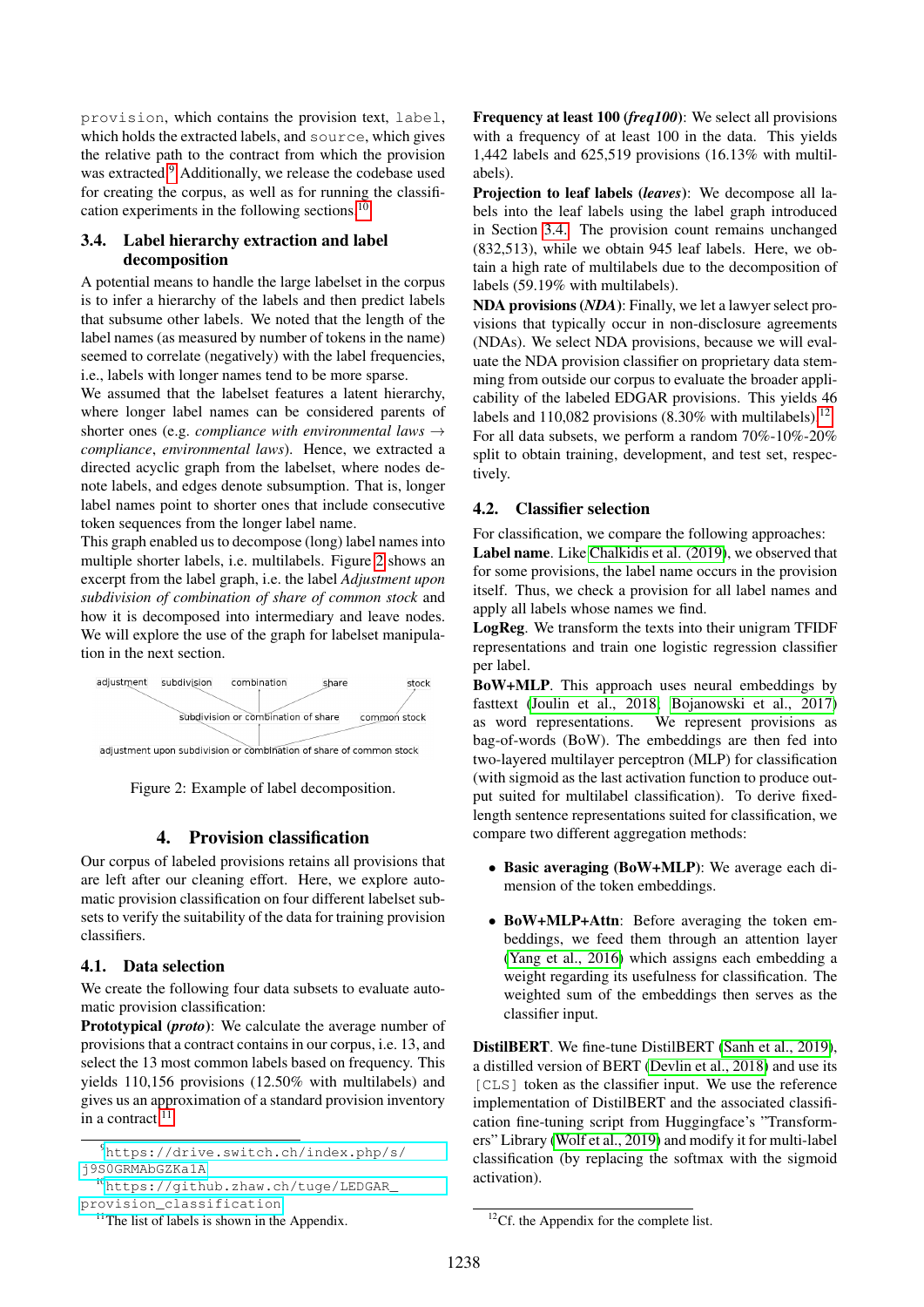For both the word embedding and BERT approaches, we use a two-layer feed-forward neural network as a classifier, with sigmoid activation function at the last layer to obtain multilabel predictions. We fine-tune the classification thresholds for each classifier by evaluating all threshold between 0.1 and 0.9 in 0.01 increments, retaining the one that yields the best micro F1-score for each label.

#### 4.3. Results

Table [4](#page-4-0) shows the results of our classification experiments.

| proto                             |              |                       |              |              |              |              |  |
|-----------------------------------|--------------|-----------------------|--------------|--------------|--------------|--------------|--|
|                                   |              | Macro                 |              | Micro        |              |              |  |
|                                   | Rec          | Prec                  | F1           | Rec          | Prec         | F1           |  |
| Label name                        | 0.62         | 0.64                  | 0.63         | 0.60         | 0.60         | 0.60         |  |
| LogReg                            | 0.94         | 0.91                  | 0.92         | 0.95         | 0.92         | 0.93         |  |
| BoW+MLP                           | 0.93         | 0.90                  | 0.92         | 0.94         | 0.91         | 0.93         |  |
| BoW+MLP+Attn                      | 0.92         | 0.93                  | 0.93         | 0.92         | 0.94         | 0.93         |  |
| <b>DistilBERT</b>                 | 0.95         | 0.94                  | 0.94         | 0.95         | 0.95         | 0.95         |  |
| freq100                           |              |                       |              |              |              |              |  |
|                                   | Macro        |                       |              | Micro        |              |              |  |
|                                   | Rec          | Prec                  | F1           | Rec          | Prec         | F1           |  |
| Label name                        | 0.41         | 0.13                  | 0.20         | 0.49         | 0.04         | 0.07         |  |
| LogReg                            | 0.75         | 0.61                  | 0.67         | 0.78         | 0.59         | 0.68         |  |
| $Bow+MI.P$                        | 0.61         | 0.72                  | 0.66         | 0.68         | 0.70         | 0.69         |  |
| BoW+MLP+Attn                      | 0.61         | 0.73                  | 0.67         | 0.69         | 0.72         | 0.71         |  |
| <b>DistilBERT</b>                 | 0.63         | 0.59                  | 0.61         | 0.67         | 0.53         | 0.60         |  |
| leaves                            |              |                       |              |              |              |              |  |
|                                   |              |                       |              |              |              |              |  |
|                                   |              | Macro                 |              |              | Micro        |              |  |
|                                   | Rec          | Prec                  | F1           | Rec          | Prec         | F1           |  |
| Label name                        | 0.58         | 0.11                  | 0.18         | 0.60         | 0.07         | 0.12         |  |
| LogReg                            | 0.76         | 0.65                  | 0.70         | 0.76         | 0.63         | 0.69         |  |
| BoW+MLP                           | 0.61         | 0.72                  | 0.66         | 0.67         | 0.71         | 0.69         |  |
| BoW+MLP+Attn                      | 0.64         | 0.74                  | 0.69         | 0.70         | 0.74         | 0.72         |  |
| <b>DistilBERT</b>                 | 0.58         | 0.62                  | 0.60         | 0.73         | 0.20         | 0.31         |  |
|                                   |              | <b>NDA</b> provisions |              |              |              |              |  |
|                                   |              | Macro                 |              |              | Micro        |              |  |
|                                   | Rec          | Prec                  | F1           | Rec          | Prec         | F1           |  |
| Label name                        | 0.14         | 0.11                  | 0.12         | 0.23         | 0.48         | 0.31         |  |
| LogReg                            | 0.84         | 0.84                  | 0.84         | 0.94         | 0.90         | 0.92         |  |
| BoW+MLP                           | 0.73         | 0.83                  | 0.78         | 0.91         | 0.92         | 0.92         |  |
| BoW+MLP+Attn<br><b>DistilBERT</b> | 0.77<br>0.74 | 0.88<br>0.82          | 0.82<br>0.78 | 0.93<br>0.92 | 0.94<br>0.92 | 0.93<br>0.92 |  |

<span id="page-4-0"></span>Table 4: Results of provision classification.

Overall, we observe that the subcorpora are well-suited for classification, yet the classification task is not easily solved by matching keywords from the labels.

We also observe a distinction between the logistic regression classifier and the neural models: While micro F1 scores are comparable, LogReg features higher recall, but the neural models outperform it in precision. We believe that this difference stems from the different input representations. LogReg has direct access to the tokens through their TFIDF representations, while the neural model all operate on aggregated token representations, i.e. averaged token embeddings, or the [CLS] token in the case of Distil-BERT. We believe thus that the classification tasks in our subcorpora strongly rely on learning associations between individual keywords and labels. LogReg, with its direct access to keyword occurrences, is able to pick up such associations more quickly with fewer training examples, as evidenced by its strong macro F1 and recall scores. DistilBERT seems to struggle to learn these associations sufficiently for larger labelsets with lower-frequency labels, and our adapted implementation yields poor results on the *leaves* subcorpus. We found that the logits produced by DistilBERT for low-frequency labels are not reliable when tuning the classification thresholds, and the classifier then over-predicts these labels, resulting in a low micro precision. One measure to alleviate this could be to apply an attention layer over the BERT token embeddings to obtain a weighted average for classification, rather than relying on the [CLS] token.

Finally, the inclusion of the attentional layer into the BoW-MLP improves performance across the board.

#### 4.4. Application to out-of-domain NDAs

We designed a quasi zero-shot classification or transfer experiment to verify whether LEDGAR is a valid resource to train classifiers for provision classification in contracts that do not stem from SEC filings.

To this end, we used a set of publicly available English NDAs that we gathered from the internet. A group of three legal professionals annotated the NDAs using a proprietary annotation scheme. Within their proprietary labelset, we identified a subset of 46 labels that can be mapped to la-bels in the LEDGAR provisions based on the label names.<sup>[13](#page-4-1)</sup> It is noteworthy that the annotators followed specific annotation guidelines by their company, while the labels in the LEDGAR subcorpus were extracted automatically, and were assigned by the creators of the contracts in the SEC filings while drafting the contracts. That is, the labels stem from different sources and were assigned to the provisions in different settings.

Table [5](#page-4-2) shows the statistics of the proprietary annotations. One stark difference to the LEDGAR corpus is that the average token count is much lower (30 vs. 124). This difference stems from the units annotated in the corpora: While LEDGAR's labels apply to paragraphs, the proprietary annotations were labeled on the sentence level. Furthermore, in the NDA subcorpus of LEDGAR, 8% of the provisions have mutlilabels, while in the proprietary data, 51% of the provisions have multilabels.

| Quantity                  | amount (std. dev.) |
|---------------------------|--------------------|
| No. of tokens             | 423,654            |
| Vocabulary size           | 7.921              |
| No. of provisions         | 14,142             |
| Multilabel provisions     | 7,193              |
| Avg. tokens per provision | 30(23)             |

<span id="page-4-2"></span>Table 5: Token and provision statistics of the proprietary annotations.

Again, we apply a 70-10-20% split to obtain train, development, and test set. We compare zero-shot classification to in-domain training, i.e. the setting where the classifiers are trained on the proprietary annotations. For the zeroshot experiments, we tune the classification thresholds on the proprietary development set. Table [4.4.](#page-4-2) shows the classification results.

Clearly, in-domain training yields better results than zeroshot classification. Using in-domain training, LogReg

<span id="page-4-1"></span><sup>&</sup>lt;sup>13</sup>Cf. the appendix for the list of NDA-related labels.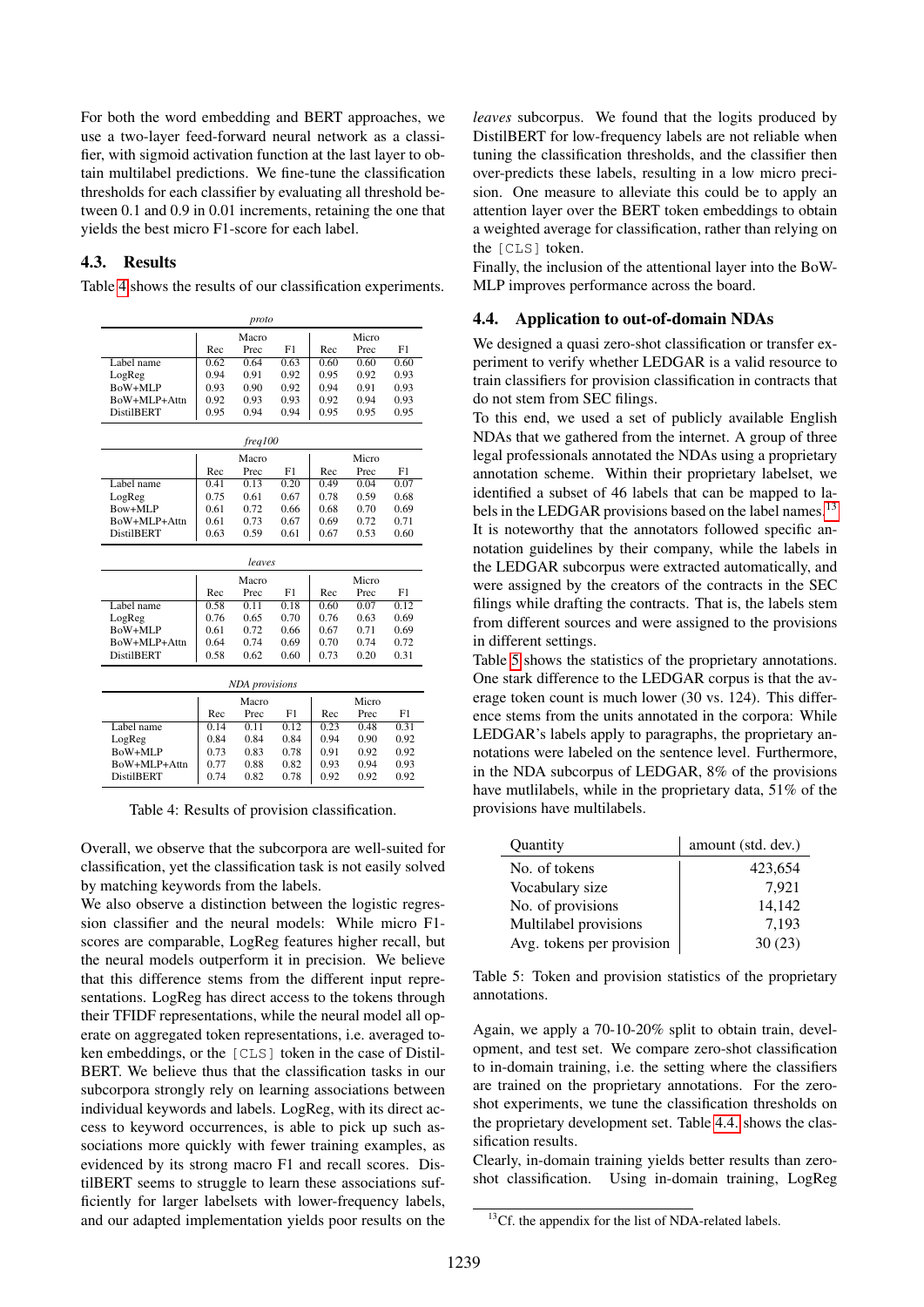| NDA proprietary; in-domain training |       |       |      |       |       |      |  |
|-------------------------------------|-------|-------|------|-------|-------|------|--|
|                                     |       | Macro |      |       | Micro |      |  |
|                                     | Rec   | Prec  | F1   | Rec   | Prec  | F1   |  |
| Label name                          | 0.06  | 0.09  | 0.07 | 0.05  | 0.16  | 0.08 |  |
| LogReg                              | 0.61  | 0.64  | 0.62 | 0.75  | 0.77  | 0.76 |  |
| BoW+MLP                             | 0.50  | 0.59  | 0.54 | 0.69  | 0.74  | 0.72 |  |
| BoW+MLP+Attn                        | 0.51  | 0.57  | 0.54 | 0.66  | 0.61  | 0.63 |  |
| <b>DistilBERT</b>                   | 0.34  | 0.37  | 0.35 | 0.60  | 0.47  | 0.53 |  |
| NDA proprietary; zero-shot          |       |       |      |       |       |      |  |
|                                     | Macro |       |      | Micro |       |      |  |
|                                     | Rec   | Prec  | F1   | Rec   | Prec  | F1   |  |
| Label name                          | 0.06  | 0.09  | 0.07 | 0.05  | 0.16  | 0.08 |  |
| LogReg                              | 0.47  | 0.46  | 0.46 | 0.57  | 0.42  | 0.48 |  |
| BoW+MLP                             | 0.33  | 0.43  | 0.37 | 0.38  | 0.55  | 0.45 |  |
| BoW+MLP+Attn                        | 0.37  | 0.47  | 0.41 | 0.44  | 0.51  | 0.47 |  |
| <b>DistilBERT</b>                   | 0.44  | 0.44  | 0.44 | 0.55  | 0.48  | 0.52 |  |

Table 6: Classification results on proprietary NDA annotations.

achieves the best results. Also, the attention layer decreases performance for BoW+MLP. We assume that the proprietary annotations do not contain enough data for several labels in order to train the attention weights properly. DistilBERT also fails, as in the *leaves* subcorpus, and we again found that the low-frequency labels are the culprit. In the zero-shot results, however, where enough samples are present in the LEDGAR corpus to train the model, Distil-BERT achieves the highest micro F1 scores, while LogReg outperforms the other classifiers in terms of macro F1 based on its strong recall.

We inspected the evaluation reports of the individual provision types in the zero-shot setting for DistilBERT to identify whether all provision types perform worse, or if the drop in micro/macro F1 score mainly stems from the lower performance on specific labels. Indeed, we found that the F1 scores vary strongly for the different labels. Firstly, we found a moderate to strong correlation between frequency of the labels and their  $F1$  score (pearson's r of 0.44). Secondly, for several provision types, performance is high (around 0.80 F1 score for e.g. *Amendments, Battle of Forms, Counterpart Copy, Jurisdiction, Warranty, Non-Assignment, Severability, Waivers*), while for others, especially low-frequency labels, transferring the fine-tuned DistilBERT fails. Upon inspecting samples from the two corpora, we found that the semantics of some labels differ in the two corpora, although the label name suggests a high similarity (F1 scores of around 0.30 for e.g. *Arbitration Choice of Law, Consequences of Termination of Contract, Data Security, Liquidated Damage, Warranty of Title*). For example, the consequences of terminating a contract vary across contract types, such as NDAs (one might have to destroy confidential data), software license agreements (licensed software needs to be uninstalled), or construction agreements (certain costs might have to be redeemed). Our classifiers were trained on provisions stemming from different contract types in the LEDGAR corpus, but in the proprietary annotations, these provisions have a more restricted, NDA-specific meaning.

Based on these results, we believe that our corpus is useful as a resource when developing classifiers in the legal domain for contract analysis. It offers various provision types that, in our experiments, are suitable for direct transfer to contracts stemming from outside the corpus. However, we suggest verifying whether the definitions of the provisions align with the intended use. Some provision types (e.g. *Consequences of Termination of Contract*) do seem to inherit specific semantics in the different contract types they occur in. Selecting only provisions from contract types of the target domain may increase classifier performance for such provision types.

## 5. Conclusion

We have presented a freely-available corpus for text classification in the domains of Legal NLP and large-scale multilabel, multiclass classification. We have demonstrated different subsampling approaches to obtain subcorpora and performed classification experiments on them. The experiments showed that the corpus is well-suited for both research in Legal NLP, as well as large-scale multilabel classification.

Future work will include extending the label merging steps, as we found several labels with seemingly equivalent semantics (e.g. *withholding taxes, withholding of tax, tax withholding*), as well as applying classification approaches from the extreme multiclass classification domain [\(Jain et](#page-6-26) [al., 2019,](#page-6-26) e.g.) on the full corpus. Finally, extracting contract types and assigning extracted provisions to their contract types might increase the specificity of the extracted provisions when targeting certain types of contracts for provision classification.

## 6. Acknowledgements

Work on this paper was funded by Innosuisse (formerly Kommission für Technologie und Innovation KTI) under grant number 28148.1 PFES-ES.

## Appendix

## Prototypical provision labels

Labels selected for the *proto* subcorpus:

*Amendments, Assignments, Assigns, Counterparts, Entire Agreements, Expenses, Governing Laws, Notices, Severability, Successors, Survival, Terminations, Waivers*

## NDA provision labels

#### Labels selected for the *NDA* subcorpus:

*Amendments, Arbitration Choice of Law, Arbitration Procedure, Audit, Battle of Forms, Change of Control, Confidential Information, Consequences of Termination of Contract, Counterpart Copy, Data Privacy, Data Security, Definitions, Duration of Contract, Duty of Confidentiality Mutual, Equitable Remedies, Expenses, Export Restrictions, Extra Costs, Governing Law, IP Rights, Jurisdiction (Courts), Legal Costs, Liability Exclusion, Liability Reasons, License Rights, Liquidated Damages, Mediation, No Third Party Rights or Beneficiaries Disclaimer, No Warranty, Non-Assignment, Non-Solicitation Agreement, Notice Date, Notices, Ordinary Notice Period, Ownership, Passing of Risk, Payment Deadline, Permissible Disclosure to Third Party, Place of Performance, Reference to Further Agreements, Renewal or Extension of Contract, Severability, Succession, Termination of Contract, Waivers, Warranty of Title*